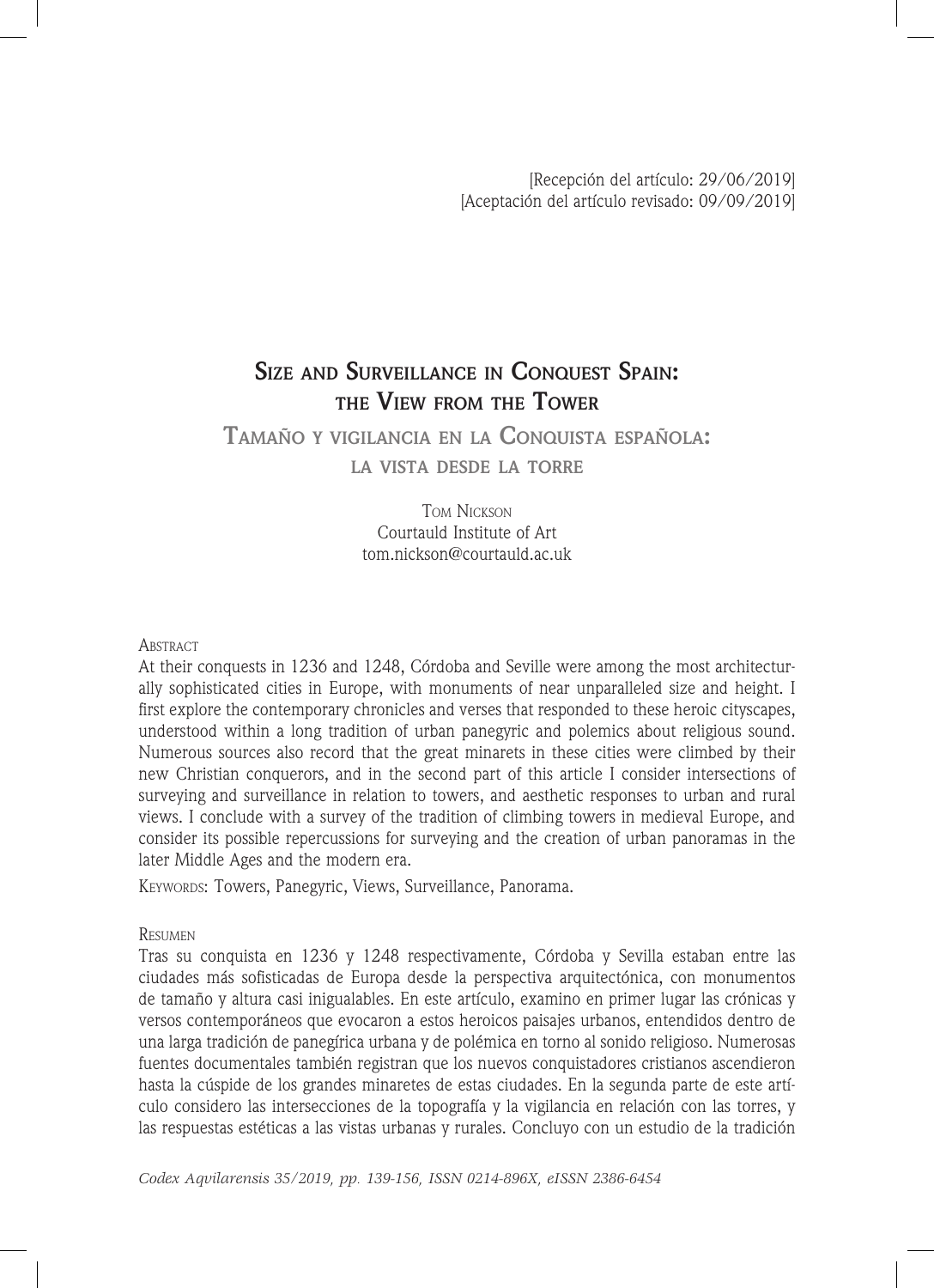de ascender a las torres en la Europa medieval, y considero sus posibles repercusiones sobre la topografía y la creación de panoramas urbanos en la Edades Media y Moderna.

Palabras clave: torres, panegírico, vistas, vigilancia, panorama.

When conquered by King Fernando III of Castile and León in 1236 and 1248, Córdoba and Seville were among the largest and most architecturally sophisticated cities in Europe. The abandoned cities inspired wonder in their new Christian conquerors, captured in numerous contemporary descriptions of diverse rhetorical ambition. In his *Chronica Latina*, Bishop Juan de Osma, who led the Christian entry into Córdoba in 1236, offered a brief *laus urbis* of Córdoba in verse:

The walls remained standing, the sublime height of the walls was adorned with lofty towers, the houses were resplendent with gilded panelling (*stant menia sublimis altitudo murorum*/ *turris excelsis decoratur domus,*/ *auratis liquoribus splendent*); the streets of the city, arranged in order, lie open to passers-by*.* 1

Lamenting the failure of settlers to repopulate Córdoba after its conquest, the verses may have originally circulated independently as a way to encourage Christian settlement.

There are distant echoes here of the "high fort of your walls" of Isaiah 25:12 and of Virgil's description of the gilded panels in Dido's palace at Carthage.2 But Juan's verses are most strongly indebted to a long tradition of urban panegyric that includes, amongst others, the fifth-century *De laude Pampilone epistola* (on Pamplona), Alcuin's praise of the "high walls and lofty towers at York," the extensive descriptions of walls and towers in the *Roman d'Eneas* (c. 1160), and the lengthy accounts of Babylon under Queen Semiramis in the early thirteenth-century Castilian *Libro de Alexandre.*<sup>3</sup> Walls and towers also feature prominently in medieval representations of cities, from civic seals to manuscripts or monumental wall paintings.4 Architecture, encomium and *imago urbis* worked together to persuade all of the magnificence of the city, and, by extension, its inhabitants and religious and political leaders.

I thank Anya Burgon, Keith Lilley, Herbert Kessler and Paul Binski for their help in preparing this essay.

<sup>1</sup> Juan de Soria, *Chronica latina regum Castellae*, J. F. O'Callaghan (ed.), *The Latin chronicle of the kings of Castile*, Tempe, AZ, 2002, 142; L. Charlo Brea, J. A. Estévez Sola, R. Carande Herrero and G. Pérez de la Calzada, *Crónicas hispanas del siglo xiii* (Corpus christianorum. Continuatio medievalis 5), Turnhout, 2010, 33.

<sup>2</sup> Juan de Soria, *The Latin chronicle*, 142.

<sup>3</sup> F. Miranda García, "*De laude Pampilone* y la construcción ideológica de una capital regia en el entorno del año Mil", in V. Lamazou-Duplan (ed.), *Ab urbe condita...: Fonder et refonder la ville: récits et représentations (second Moyen Âge - premier xvf siécle)*, Pau, 2011, pp. 293-308; S.-G. HELLER, "Medieval Towers, or a Pre-History of the Louvre", *L'Esprit Créateur*, 54 (2014), pp. 3-18, 11; B. Tate, "*Laus Urbium*: Praise of Two Andalusian Cities in the Mid-Fifteenth Century", in R. Collins and A. Goodman (eds.), *Medieval Spain: Culture, Conflict and Coexistence. Studies in Honour of Angus MacKay*, London, 2002, pp. 148-159; J. S. Ruth, *Urban honor in Spain: the laus urbis from antiquity through humanism*, Lewiston, N.Y., 2011; B. Taylor, "La écfrasis en el siglo xv: maravilla, metatexto y alegoría", *Revista de Poética Medieval*, 30 (2016), pp. 311-328.

<sup>4</sup> P. Lavedan, *Représentation des villes dans l'art du Moyen Age*, Paris, 1954; P. D. A. Harvey, *The history of topographical maps: symbols, pictures and surveys*, London, 1980, pp. 58-89.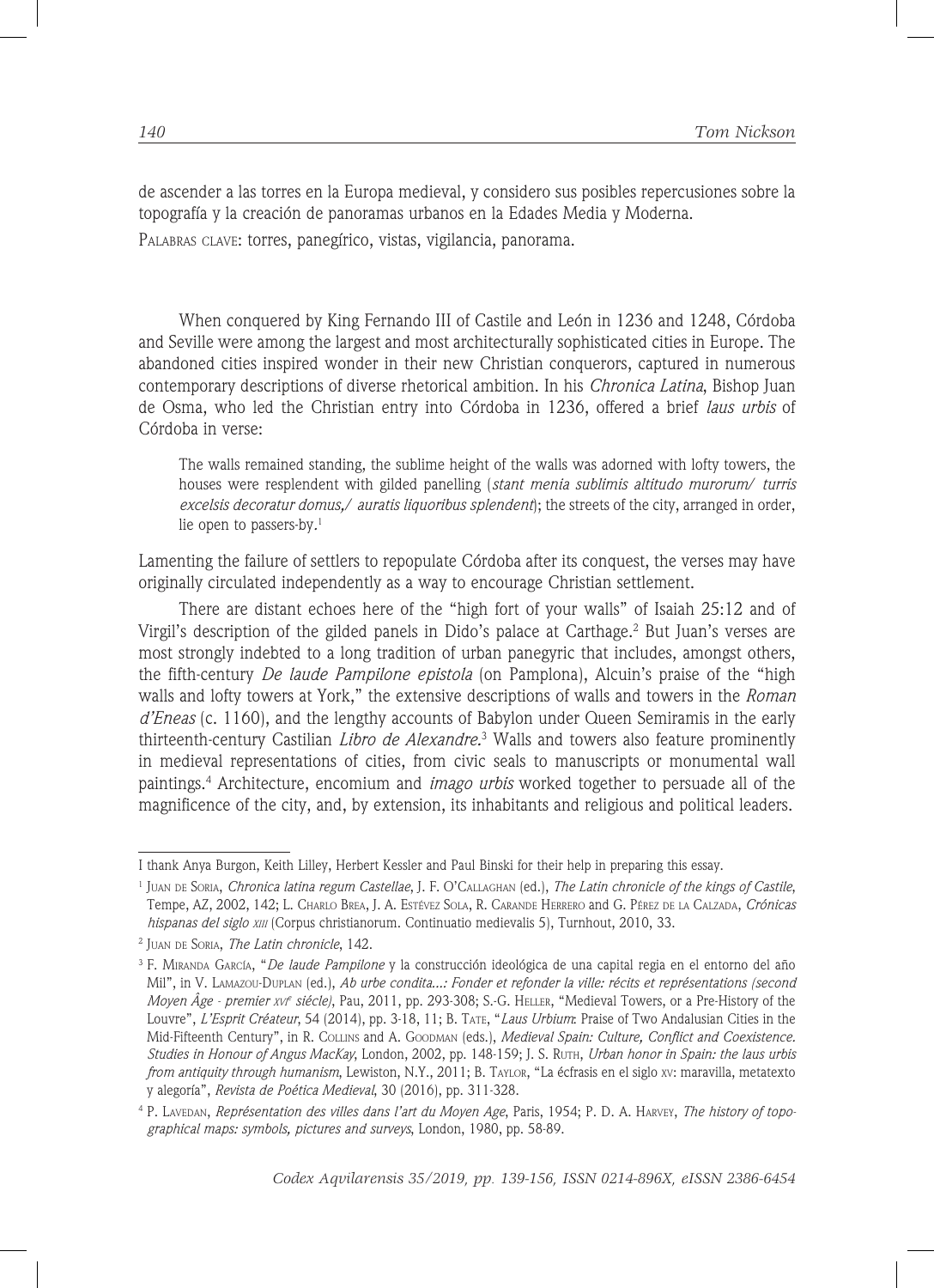Size mattered. The footprint of Córdoba's Great Mosque, whose prayer hall alone covered over 14,000 square metres, was larger than any church in Christian Europe, while its minaret rose over forty-seven metres, taller than any other tower in Christian Spain.<sup>5</sup> Archbishop Rodrigo of Toledo, who first visited Córdoba in 1239, recorded in his *De rebus Hispaniae* that it "surpassed all other Arab mosques in ornament and size" (…*cunctas mezquitas Arabus ornatu et magnitudine superabat*).6 Seville was no less impressive. Its converted congregational mosque covered 9,000 square metres, dwarfing the vast new cathedral begun in Cologne in 1248, the year of Seville's conquest.7 Seville's city walls enclosed an area greater than those newly built by Philip Augustus in Paris, and Jonathan Bloom has calculated that Seville's minaret, transformed into the bell tower known as the *Giralda*, originally rose to eighty metres $^8$  (Figs 1 & 2). That would mean that in 1248 it towered over the nearby Torre de la Plata (14.55m tall) and Torre del Oro (36.75m), and was surpassed in height only by the towers of Tournai cathedral (83m), the timber spire of St Paul's in London (possibly 120m or so), the Pharos at Alexandria (approx. 132.5m) and the pyramids of Egypt (146m at their tallest).<sup>9</sup>

Christian writers sought a suitable language in response.10 The preface to the anonymous *Rithmi de Iulia Romula* (c. 1250) acclaimed the city of Seville in somewhat forced verses,

<sup>5</sup> Santiago de Compostela probably had the next tallest, the cathedral's south-western tower recently measured as 43m from the square below. I am grateful for the advice of Javier Alonso, architect of the cathedral. For other minarets in Iberia, see L. Torres Balbás, "Alminares hispanomusulmanes", *Cuadernos de arte* (1939-41), pp. 59-89.

<sup>&</sup>lt;sup>6</sup> R. XIMÉNEZ DE RADA, *Historia de rebus Hispanie sive Historia gothica*. J. FERNÁNDEZ VALVERDE (ed.), (Corpus Christianorum. Continuatio medievalis, 72), Turnholt, 1987, 9. 17, pp. 299-300. In June 1236 Rodrigo was in Rome, but he went to Córdoba in 1239 to consecrate Juan de Osma as bishop. For the rhetoric of outdoing, see P. Binski, "Reflections on the 'Wonderful height and Size' of Gothic Great Churches and the Medieval Sublime", in C. S. Jaeger (ed.), *Magnificence and the sublime in medieval aesthetics: art, architecture, literature, music*, Basingstoke, 2010, pp. 129-156.

<sup>7</sup> A. Almagro, "De Mezquita a Catedral. Una adaptación imposible", in A. Jiménez Martín (ed.), *La piedra postrera. V centenario de la conclusión de la Catedral de Sevilla*, Seville, 2007, vol. 1, pp. 13-45, 14-16. Cologne and Seville cathedrals were compared by Nicolaus von Popplau in the 1480s: F. Rozanski and J. Liske, *Viajes de extranjeros por España y Portugal en los siglos xv, xvi y xvii*, Madrid, 1879, p. 49.

<sup>8</sup> J. Bloom, *The minaret*, Edinburgh, 2013, p. 174; A. Collantes de Terán Sánchez, *Sevilla en la baja edad media: La ciudad y sus hombres*, Sevilla, 1977, p. 64.

<sup>9</sup> L. Torres Balbás, "Las torres del Oro y de la Plata, en Sevilla", *Archivo Español de Arte y Arqueología*, 5 (1934), pp. 121-140; L. DELÉHOUZÉE AND J. WESTERMAN, "Tournai, la cathédrale de Notre-Dame aux xi<sup>re</sup> et xin<sup>e</sup> siècles", Congrès *archéologique de France*, 169 (2011), pp. 179-202, here pp. 190-193; O. Lehmann-Brockhaus, *Lateinische Schriftquellen zur Kunst in England, Wales und Schottland vom Jahre 901 bis zum Jahre 1307*, 5 vols, Munich, 1955-60, vol. II, p. 109; W. R. Lethaby, "Old St Paul's", *The Builder*, 39 (1930), pp. 24-26; D. Behrens-Abouseif, "The Islamic History of the Lighthouse of Alexandria", *Muqarnas*, 23 (2006), pp. 1-14, here p. 6. The Cordoban traveller Pero Tafur compared the Giralda with the pyramids, which he visited in the 1430s: M. LETTS, Pero Tafur: Travels and *adventures, 1435-1439*, London, 1926, p. 78. The incomplete Hassan tower in Rabat (Morocco) – described by *al-Marrākushī* in 1224 as "excessively tall" – was probably intended to be higher than Seville's minaret: Bloom, *The minaret*, p. 177; A. Huici Miranda (trans.), *Lo admirable en el resumen de las noticias del Magrib*, Tetuán, 1955, vol. 4, p. 219.

<sup>10</sup> See Binski, 'Reflections', for high vaults in Gothic churches.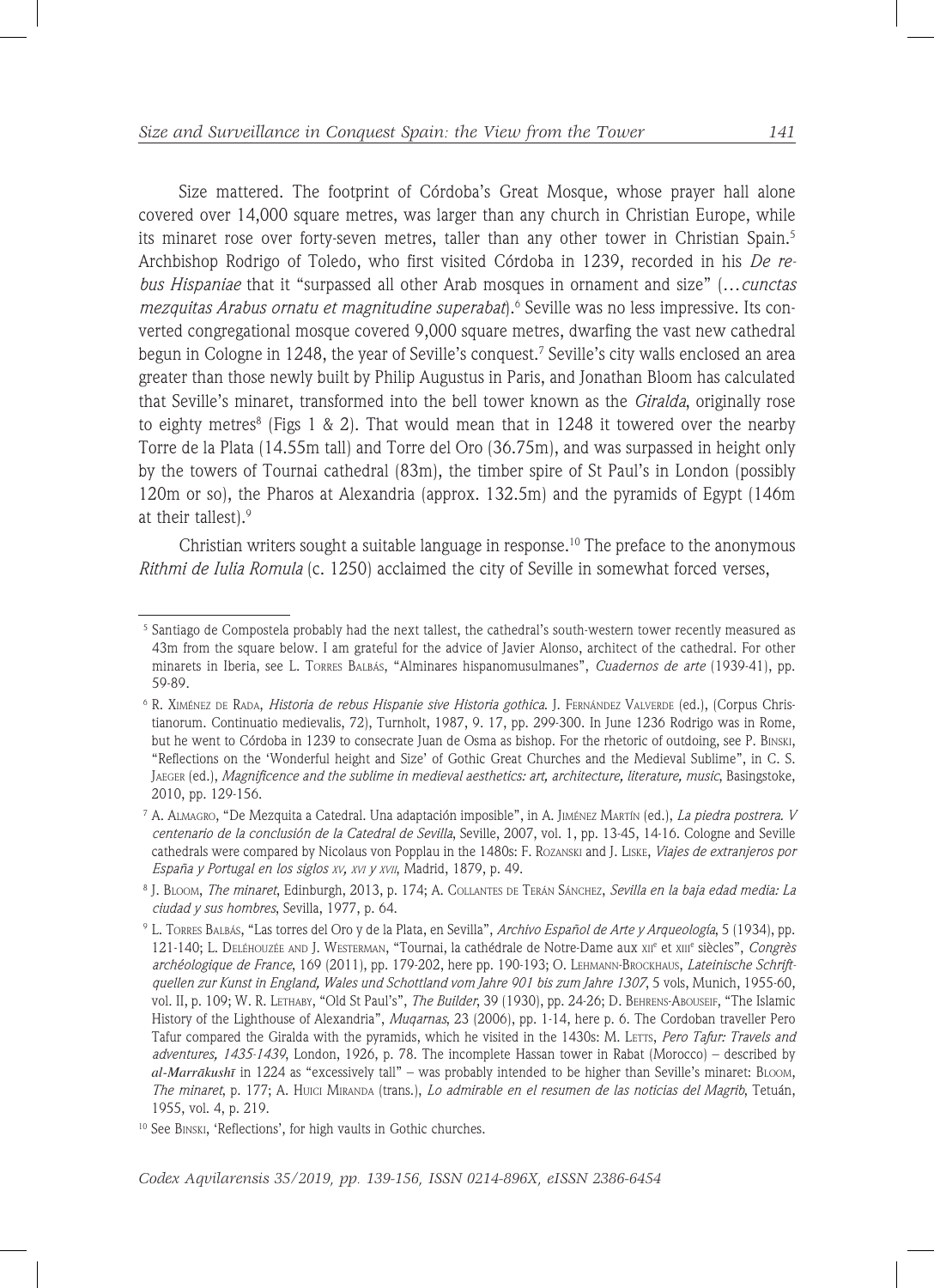

Fig. 1. Pacho Garmendia, view of Seville in 1248 (from J. M. Fernández-Palacios Carmona (ed.), *Sevilla Almohade*, 1248, Sevilla, 2008)

extensive in its extent, ample in its space, and strongly fortified by the circuit of its walls, protected all around by rivers and swamps, marvellously adorned with towers and thrones (*Turribus et soliis mire decorata*).11

A few decades later an anonymous contributor to the *Estoria de España* wrote that

It is a noble city…its walls are extremely high and strong and very wide; [with] high and wellspaced towers, large and made with great labour (*torres altas et bien departidas, grandes et fechas a muy gran lauor*)…Then all the glories of the tower of Santa María [the *Giralda*], and how great are its beauty and height and nobility (*et de quan grant la beltad et el alteza et la su gran nobleza*  es): its roof is sixty fathoms wide, and its height is four times that much.<sup>12</sup>

Towers are strikingly prominent in many of the *Estoria*'s narratives of heroic construction and conquest, notably its account of the foundation of Seville by Hercules, who was also credited with building two immense towers in La Coruña and  $C\acute{a}$ diz.<sup>13</sup> These were in

<sup>&</sup>lt;sup>11</sup> My translation, from GUILLELMI PETRI DE CALCIATA, "Rithmi de Iulia Romula seu Ispalensi Urbe (a. 1250)", in L. C. Brea, J. A. Estévez Sola and R. Carande Herrero (eds.) *Chronica Hispana Saeculi xiii* (Corpus christianorum. Continuatio medievalis 73), Turnhout, 1997, pp. 197-198.

<sup>12</sup> O. R. Constable, *Medieval Iberia: Readings from Christian, Muslim, and Jewish sources*, Philadelphia, 1997, p. 218; D. Catalán and R. Menéndez Pidal (eds.), *Primera crónica general de España*, Madrid, 1977, vol. II, ch. 1128, p. 768. The *Estoria* is however notably silent about Seville's congregational mosque – possibly because it was compromised by its associations with Islam, or perhaps because the available literary models were not suited to the task. See Paul Binski's essay in this volume for other combinations of *nobleza* and *alteza*.

<sup>&</sup>lt;sup>13</sup> CATALÁN and MENÉNDEZ PIDAL (eds.), *Primera crónica general*, vol. I, ch. 5, 7 and 9, pp. 8-11.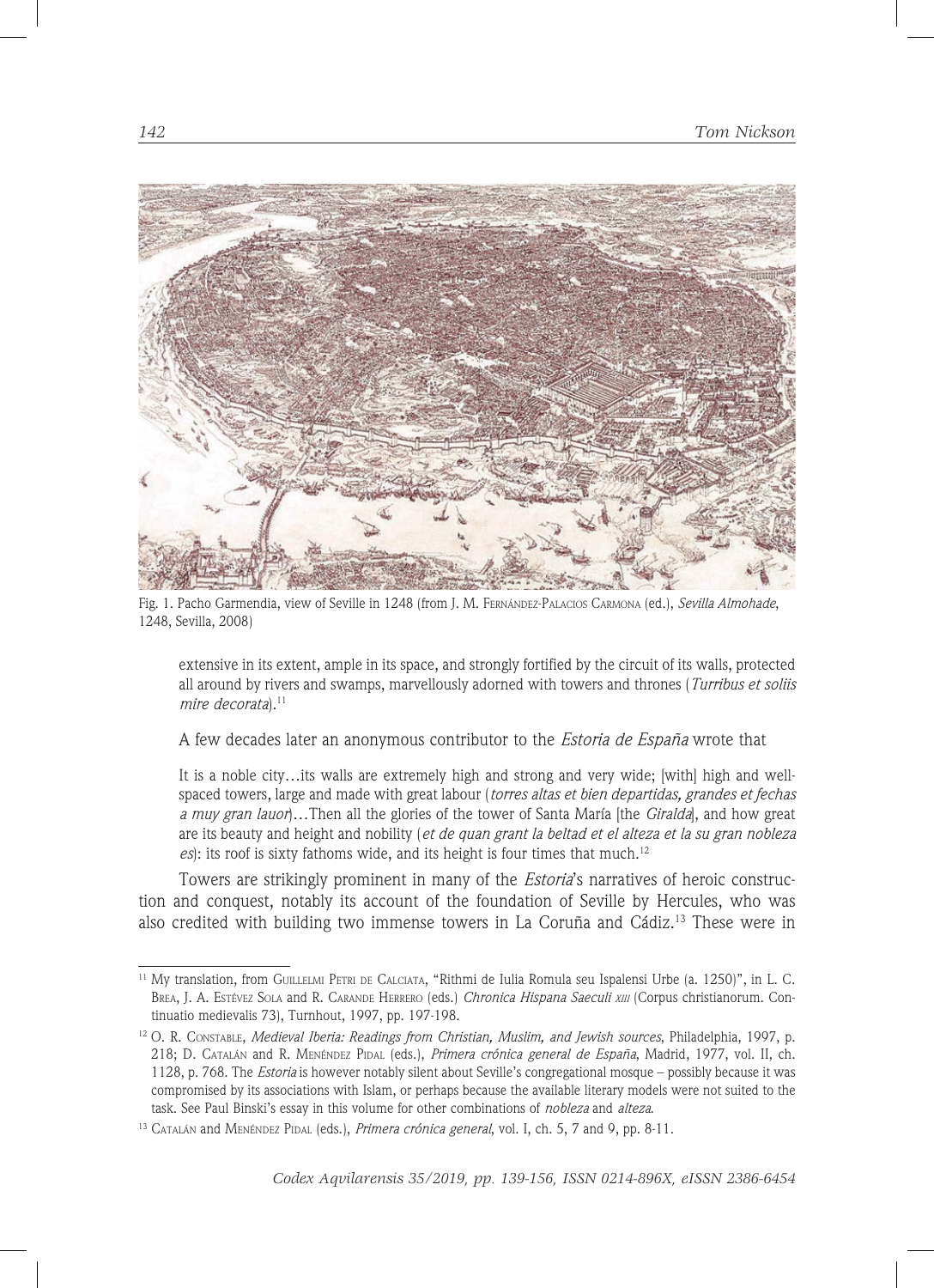fact lighthouses of Roman origin, still much admired in the thirteenth century according to Rodrigo of Toledo.<sup>14</sup> Towers (and walls) also feature often in contemporary accounts of the conquests of Seville and Córdoba.<sup>15</sup> Juan de Osma. for example, recorded that a royal banner and relic of the true cross were displayed from the top of Córdoba's main minaret immediately after the city was triumphantly entered.16 This must be understood as part of a wider polemic in which the Muslim call for prayer from minarets was contrasted with the Christian peal of bells from church towers.17 But the story also reminds us that towers were not only admired from below, but were also climbed. That much is clear from Arabic writers, who were no less impressed by Córdoba and Seville. Al-Idrisi, who visited in the 1140s, opined that Córdoba's Great Mosque had "no equal amongst all Muslim mosques…both in its length and width, and its construction and decoration." Its minaret (*manara*) was "an imposing work, with curious art and admirable proportions," he explained, and was "climbed by two staircases, one on



Fig. 2. Composite image by the author, showing the Giralda today (photo: author) and on the funerary slab of Sancho Ortiz de Matienzo in Villasena de Mena (Burgos), 1499 (from L. Torres Balbás, "Alminares hispanomusulmanes", *Cuadernos de arte* (1939-41), pp. 59-89)

the east side, one on the west, so that two people ascending the minaret separate at the base and only meet one another when they reach the top"<sup>18</sup> (Fig. 3).

<sup>&</sup>lt;sup>14</sup> See A. Vigo Trasancos, "Tras las huellas de Hércules. La Estoria de Espanna, la Torre de Crunna y el Pórtico de la Gloria", *Quintana*, 9 (2010), pp. 217-233; Ximénez de Rada, *Historia de rebus Hispanie*, 1. 7, p. 17.

<sup>15</sup> Catalán and Menéndez Pidal, *Primera crónica general*, vol. II, ch. 1046, pp. 729-733.

<sup>&</sup>lt;sup>16</sup> JUAN DE SORIA, *The Latin chronicle*, pp. 132-41; M. NIETO CUMPLIDO, *Historia de la Iglesia en Córdoba*, II. Re*conquista y restauraciòn (1146-1326)*, Córdoba, 1991, pp. 61-64. A similar phenomenon was recorded at the conquests of Valencia and Granada: CATALÁN and MENÉNDEZ PIDAL, *Primera crónica general*, vol. II, ch. 920, p. 591; H. Münzer, *Itinerarium*. J. Firth (ed.), *Doctor Hieronymus Münzer's Itinerary (1494 and 1495) and Discovery of Guinea*, London, 2014, p. 65.

<sup>&</sup>lt;sup>17</sup> See, amongst many others, O. R. Constable, "Ringing bells in *Hafsid* Tunis: Religious concessions to Christian *fondacos* in the later thirteenth century", in R. E. Margariti, A. A. Sabra and P. Sijpesteijn (eds.), *Histories of the Middle East: studies in Middle Eastern society, economy and law in honor of A.L. Udovitch*, Leiden, 2011, pp. 54-72; J. H. Arnold and C. Goodson, "Resounding Community: The History and Meaning of Medieval Church Bells", *Viator*, 43 (2012), pp. 99-130.

<sup>18</sup> A. Dessus Lamare (ed.), *Description de la Grande Mosquée de Cordoue*, Algiers, 1949, pp. 12-13.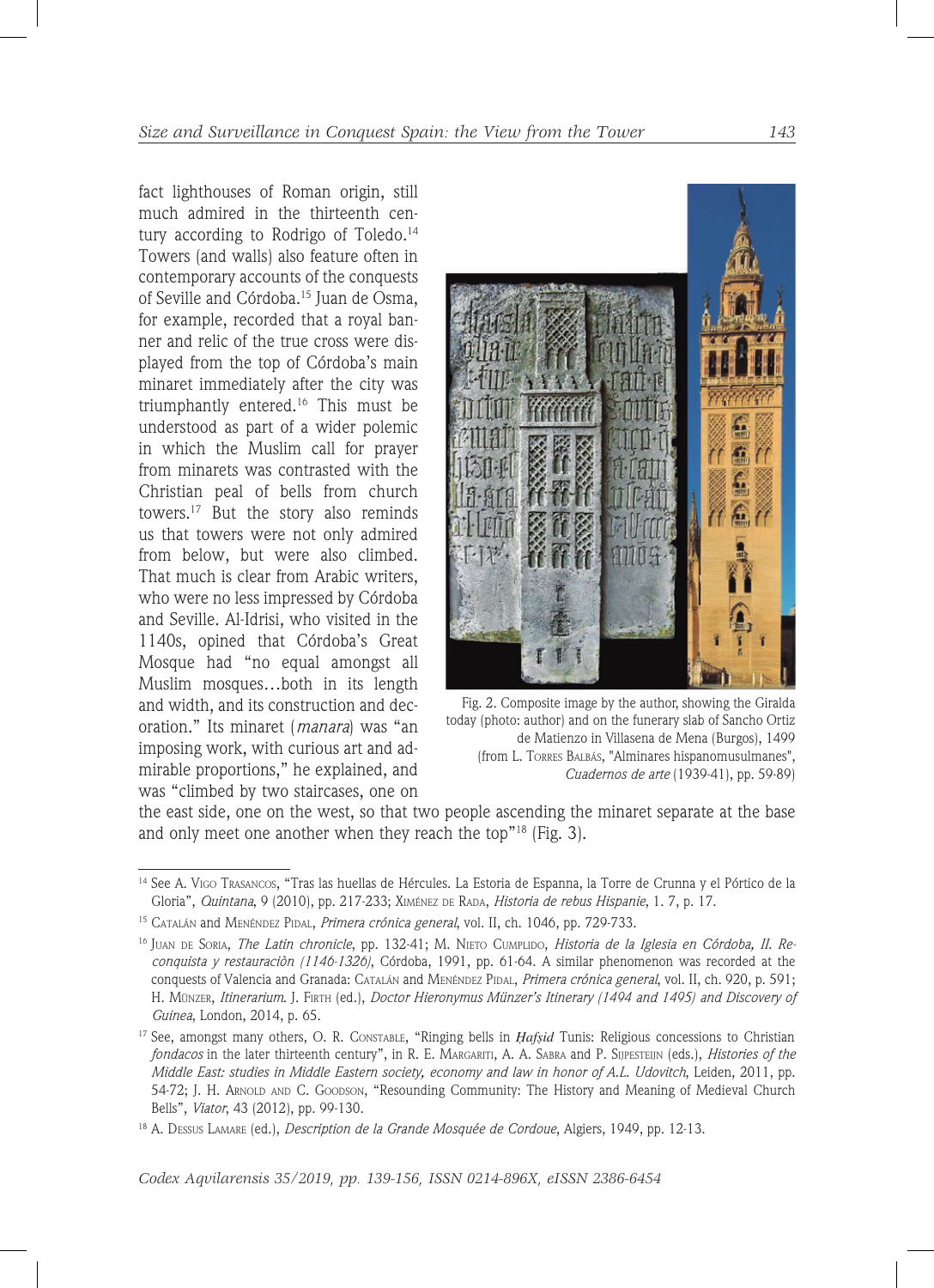

Fig. 3. Reconstruction of the chief minaret in Córdoba, composite image by the author (from F. Hernández Giménez, *El alminar de `Abd al-Rahman III en la Mezquita Mayor de Cordoba: genesis y repercusiones*, Granada, 1975, Figs 5, 7 & 8)

Who climbed those stairs? In his remarkable eye-witness account of the construction of Seville's new Almohad mosque and minaret, Ibn Sahib al-Sala wrote that

This minaret, the description of which surpasses speech and whose mention comes first for every historian, has no equal among the mosques of al-Andalus in its lofty elevation, its firm foundations, its solid workmanship, brick construction, rare craftsmanship *(gharābat al-ṣan'a)*, and splendid appearance. It soared into the air and towered in the sky and could be seen by the naked eye a day's journey from Seville with the stars of Gemini…It was built without stairs, and one ascended it by a passage wide enough for beasts of burden, people and the custodians.19

From this it seems that it was not only custodians who climbed the tower, and indeed several travellers imply that climbing architectural and natural wonders was common practice in the Arabic tradition. In 1184, for example, the Andalusi geographer Ibn Jubayr climbed Mount Qasioun outside Damascus and recorded that "From this hill [overlooking Damascus] one may look over all the western gardens of the town, and there is no prospect like it for beauty, comeliness, and spacious vista".20 In 1204 Abd al-Latif al-Baghdadi described locals climbing the pyramids in Giza, and from the  $x<sup>th</sup>$  century onwards numerous travellers (including several from al-Andalus) recorded that they had climbed the Lighthouse

<sup>19</sup> F. Roldán Castro, "De nuevo sobre la mezquita aljama almohade de Sevilla: la versión del cronista cortesano Ibn Sahib al-Sala", in *Magna Hispalensis. Recuperación de la Aljama almohade*, Seville, 2002, pp. 13-22, here pp. 19- 21. This English translation from the Arabic was kindly provided by Amira Bennison.

<sup>20</sup> J. C. Broadhurst (trans.), *The travels of Ibn Jubayr*, London, 1952, p. 288.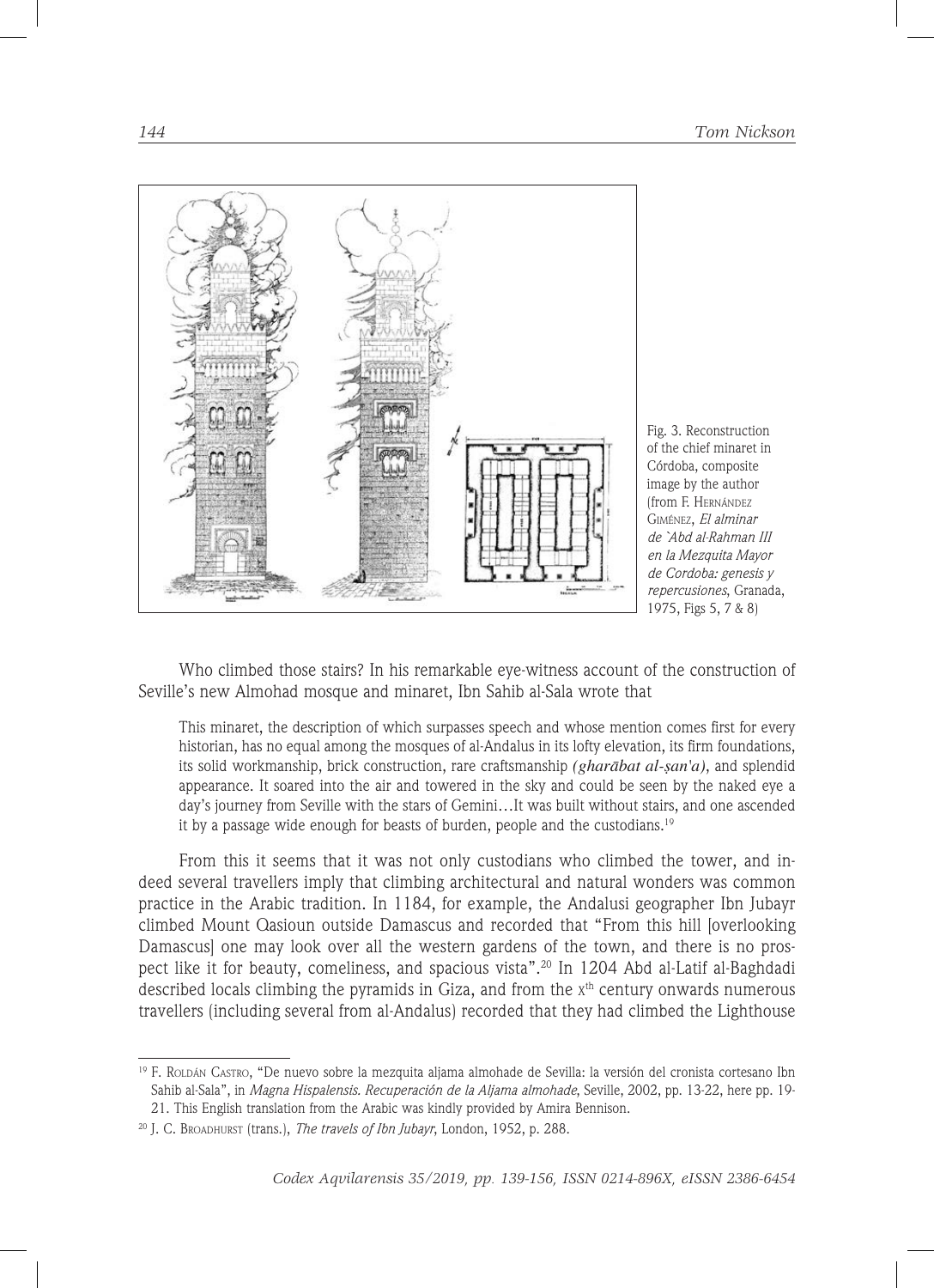of Alexandria.21 Visitors to Alexandria marvelled particularly at the arrangement of the stairs in the Lighthouse, and this feature of Córdoba's minaret was also singled out by al-Idrisi and by the author of the fifteenth-century Descriptio Cordubense, who placed Córdoba alongside the other wonders of the world.<sup>22</sup>

The Giralda was also regularly climbed after Seville's conquest in 1248 (Fig. 2). Writing in the early fourteenth century, for example, the anonymous author of the *Estoria de España*, recorded that

so wide and so smooth and with such mastery was it made (*tan ancha et tan llana et de tan grant maestria fue fecha*), and so fine is the stairway by which they go up to the tower, that kings and queens and important men who want to go up there on horseback can go up to the top when they wish (*que los reyes et las reynas et los altos omnes que alli quieren sobir de bestias, suben quando quieren fasta en ssomo*).23

So why did people climb the Giralda? One answer lies in late fourteenth-century evidence that it was used as a watchtower, with views towards other watchtowers near the border with Nasrid Granada.<sup>24</sup> But it was also used to survey the city itself. A passage from the *Crónica particular de San Fernando*, committed to writing in the early fourteenth century but based on earlier verbal accounts, describes how, soon after Seville's conquest the *jongleur*, Paja, marvelling at the Giralda's height and beauty, was persuaded to climb it (*e viola tan alta e tan fermosa como es, e vínole á talante de sobir en ella*), and looking out was alarmed to see how much of the enormous city was uninhabited. So he enticed Fernando III and many nobles to climb the tower, and as Fernando admired the view from the top (*cató toda la villa cómo parescia de ally muy bien e muy fermosa*), Paja seized the opportunity to point out how much of the city still lay empty, and thus persuaded Fernando to remain in the city and ensure its security.25

This story resonates with accounts of the partition (*repartimiento*) of Écija, conquered in 1240, in which it is recorded that those responsible divided the city into four parishes by

<sup>21</sup> K. H. Zand, I. E. Videan and J. A. Videan (trans.), *The Eastern Key*, London, 1965, pp. 114-115; Behrens-Abouseif, "Islamic History", especially pp. 3-7.

<sup>22</sup> M. Nieto Cumplido (trans.), *Córdoba en el siglo xv*, Cordoba, 1973, pp. 67-68. On the wonders, see H. Omont, "Les sept merveilles du monde au Moyen Âge", *Bibliothèque de l'École des chartes* (1882), pp. 40-59; T. Mommsen (ed.), *Epitome ovetensis a. DCCCLXXXIII. VII. Compilatio Cod. matr. F 86. VIII* (Monumenta Germaniae Historica. Auctores Antiquissimi 11), Berlin, 1894.

<sup>23</sup> Constable, *Medieval Iberia*, p. 218; Catalán and Menéndez Pidal, *Primera crónica general*, vol. II, ch. 1128, p. 768. The Moroccan ambassador to Spain made similar observations when he climbed the tower in 1779: N. Matar, *An Arab Ambassador in the Mediterranean World: Muhammad Ibn Othman al-Miknasi*, London, 2015, p. 40.

<sup>24</sup> F. Collantes de Terán Delorme and D. Kirschberg Schenck (eds.), *Inventario de los papeles del Mayordomazgo del siglo xv*, 7 vols, Seville, 1972, vol. I, no. 154 (31 March 1408). See also A. Jiménez Martín and J. M. Cabeza Méndez, *Turris fortissima: documentos sobre la construcción, acrecentamiento y restauración de la Giralda*, Seville, 1988, pp. 201-310.

<sup>25</sup> See R. Menéndez Pidal, "Relatos poéticos en las crónicas medievales", *Revista de Filologia Española*, 10 (1923), pp. 329-372, 365; J. González, *Repartimiento de Sevilla*, 2 vols, Madrid, 1951, vol. I, pp. 232-33. On this chronicle see M. Hijano Villegas, "*Crónica particular de San Fernando*: composicón y transmissión", in F. J. Hernández, R. Sánchez Ameijeiras and E. Falque (eds.), *Medieval Studies in Honour of Peter Linehan*, Florence, 2018, pp. 275-322, and bibliography therein.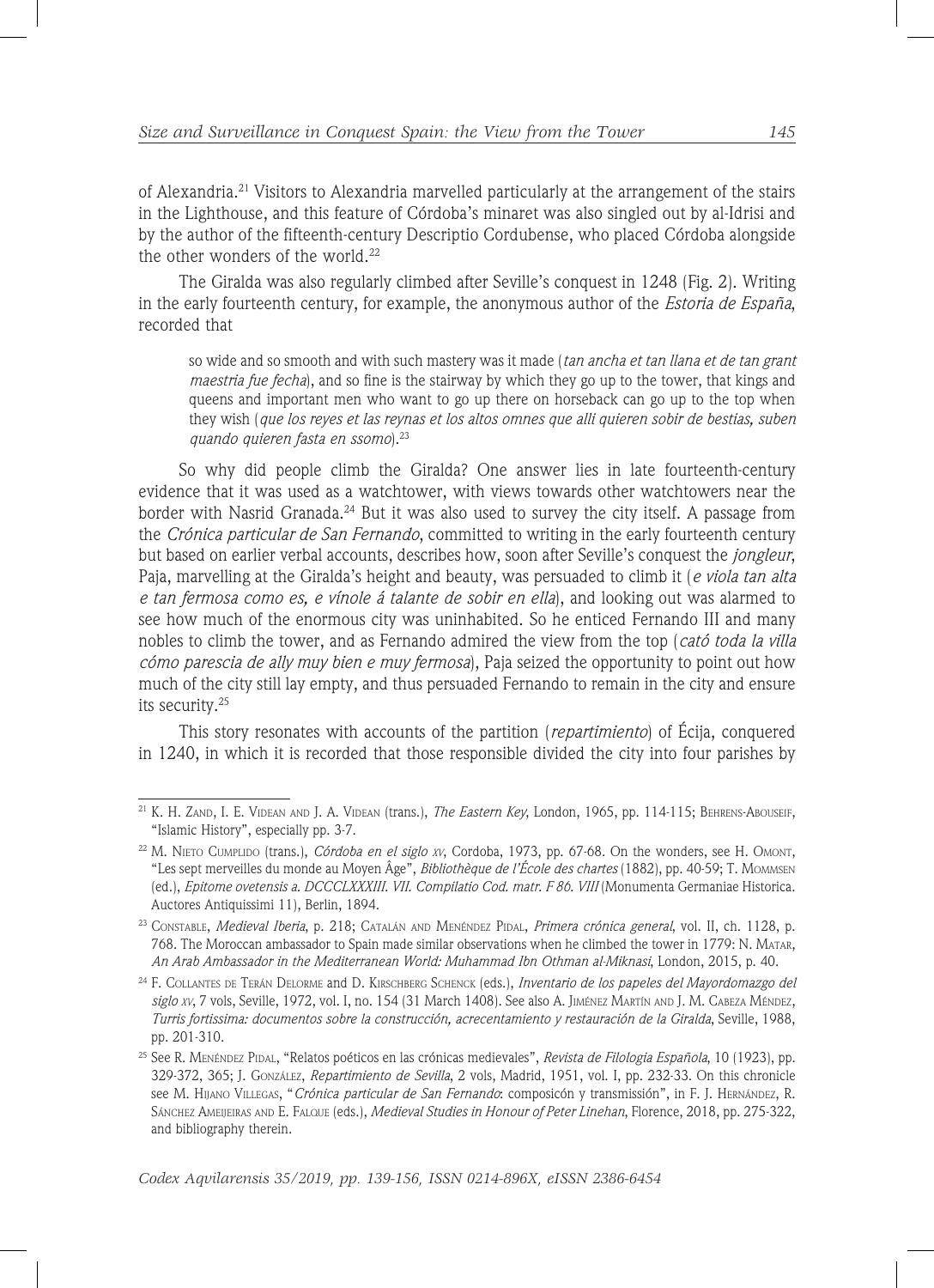surveying it from a minaret and projecting over the city an imaginary cross – prompted, most likely, by traces of Écija's Roman layout<sup>26</sup> (Fig. 4). It also has literary echoes. The *Estoria de España* describes Dido's tower in Carthage as being so tall that the whole city could be seen from it, and later recounts how, having conquered Valencia, the Cid and his family climbed the city's tallest tower and gazed out.27 This story is taken from the slightly earlier *Cantar de Mio Cid* of c. 1200 (verses 1610-1615):

My Cid brings them to the citadel, to the very highest place, and they gaze about with their lovely eyes. They see Valencia, how it spreads before them, and beyond it the sea, and all things to delight them (*miran Valencia, cómmo yaze la cibdad,*/ *e del otra parte a ojo han el mar,*/ *miran la huerta, espessa es e grand*)*.* 28

This concern with landscape is shared in the autobiographical *Llibre des Feits* of James the Conqueror, King of Aragon, in which he surveyed the borderlands with Muslim Xátiva in 1240:

And we went to that peaked hill that is at the side of the castle, and we saw the most beautiful *huerta* [irrigated farmland] that we had ever seen of a town or a castle, and there were more than two hundred terraces in the *huerta*, the most beautiful that one could find, and many farmhouses around the *huerta*; and, moreover, we saw the castle, so noble and so beautiful; and such a beautiful *huerta*. And we felt great joy and great happiness in our heart (*tan noble e tant bel, e tan bela orta, e haguem ne gran gog, e gran alegre en nostre cor*).29

Once again, there is a strong emphasis on the beauty of the view, albeit once again in a triumphal context.30 The promise of "supervision" (from the Latin *super* + *videre*, over see) from on high should also be understood in relation to the role of bell towers and bells in regulating daily and liturgical rhythms, and in resounding in times of crisis – at the same time implicitly celebrating Christian identity both within the city walls and beyond.31 That point is underlined by the apotropaic formulae inscribed on the *Campana Gorda* that the German doctor and traveller, Hieronymous Monetarius (Münzer), admired in the bell tower of Toledo

<sup>26</sup> H. L. Ecker, "How to Administer a Conquered City in al-Andalus: Mosques, Parish Churches and Parishes", in C. Robinson and L. Rouhi (eds.), *Under the Influence: Questioning the Comparative in Medieval Castile*, Boston, 2005, pp. 45-65, here p. 48.

<sup>27</sup> Catalán and Menéndez Pidal, *Primera crónica general*, vol. I, ch. 59, p. 40 and vol. II, ch. 925, p. 596.

<sup>28</sup> L. Byrd Smith, *The Poem of the Cid*, London, 2006, p. 64; A. Montaner Frutos (ed.), *Cantar de mío Cid*, Barcelona, 2007, p. 104.

<sup>29</sup> D. J. Smith and H. Buffery (eds.), *The Book of deeds of James I of Aragon: a translation of the medieval Catalan Llibre dels fets*, Aldershot, 2003, ch. 318, p. 250. For Peter of Aragon's ascent of Mount Canigou in 1285, see A. Classen, "The Discovery of the Mountain as an Epistemological Challenge: A Paradigm Shift in the Approach to Highly Elevated Nature. Petrarch's *Ascent to Mont Ventoux* and Emperor Maximilian's *Theuerdank*", in *The Book of Nature and Humanity in the Middle Ages and the Renaissance*, D. Hawkes and R. Newhauser (eds.), Turnhout, 2013, pp. 3-18.

<sup>30</sup> See the classic study by M. Foucault and A. Sheridan (trans.), *Discipline and punish: the birth of the prison*, New York, 1995, especially pp. 195-209. For a striking version of this practice in nineteenth-century colonial India see http://www.surveyingempires.org/ (accessed 10.6.2019).

<sup>31</sup> See especially N. Atkinson, *The Noisy Renaissance: Sound, architecture, and Florentine urban life*, University Park, PA, 2016.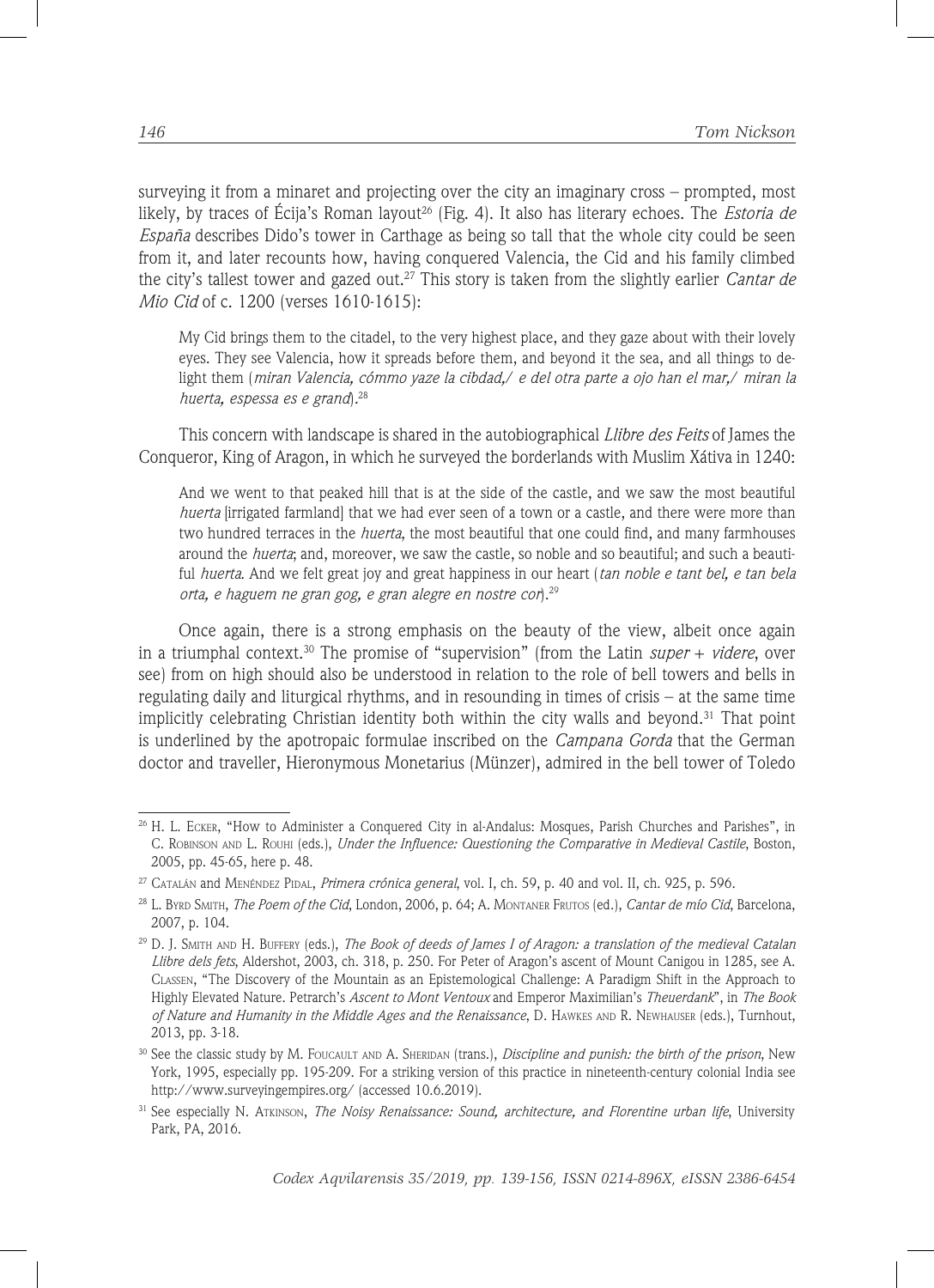

Fig. 4. The partition of Écija in 1263 (from H. ECKER, "How to Administer a Conquered City in al-Andalus: Mosques, Parish Churches and Parishes", in *Under the Influence: Questioning the Comparative in Medieval Castile*, C. Robinson and L. Rouhi (eds.), Boston, 2005, pp. 45-65, Fig. 3)

cathedral in January 1495, together with the explicitly triumphal formula "Christ conquers, Christ reigns, Christ commands" (*Christus Vincit, Christus Regnat, Christus Imperat*).32 The same triad was inscribed on a bell made for Seville's *Giralda* in 1400, and resounded across the city on regular occasions.<sup>33</sup>

<sup>32</sup> T. Nickson, "Texts and Talismans in Medieval Castile", *Art In Translation*, 7 (2015), pp. 9-38, here pp. 12-13; 20-21; Münzer, *Münzer's Itinerary*, p. 118.

<sup>33</sup> A. Jiménez Martín, "Las fechas de las formas", in A. Jiménez Martín (ed.), *La catedral gótica de Sevilla. Fundación y fábrica de la obra nueva*, Seville, 2006, pp. 15-113, here p. 42.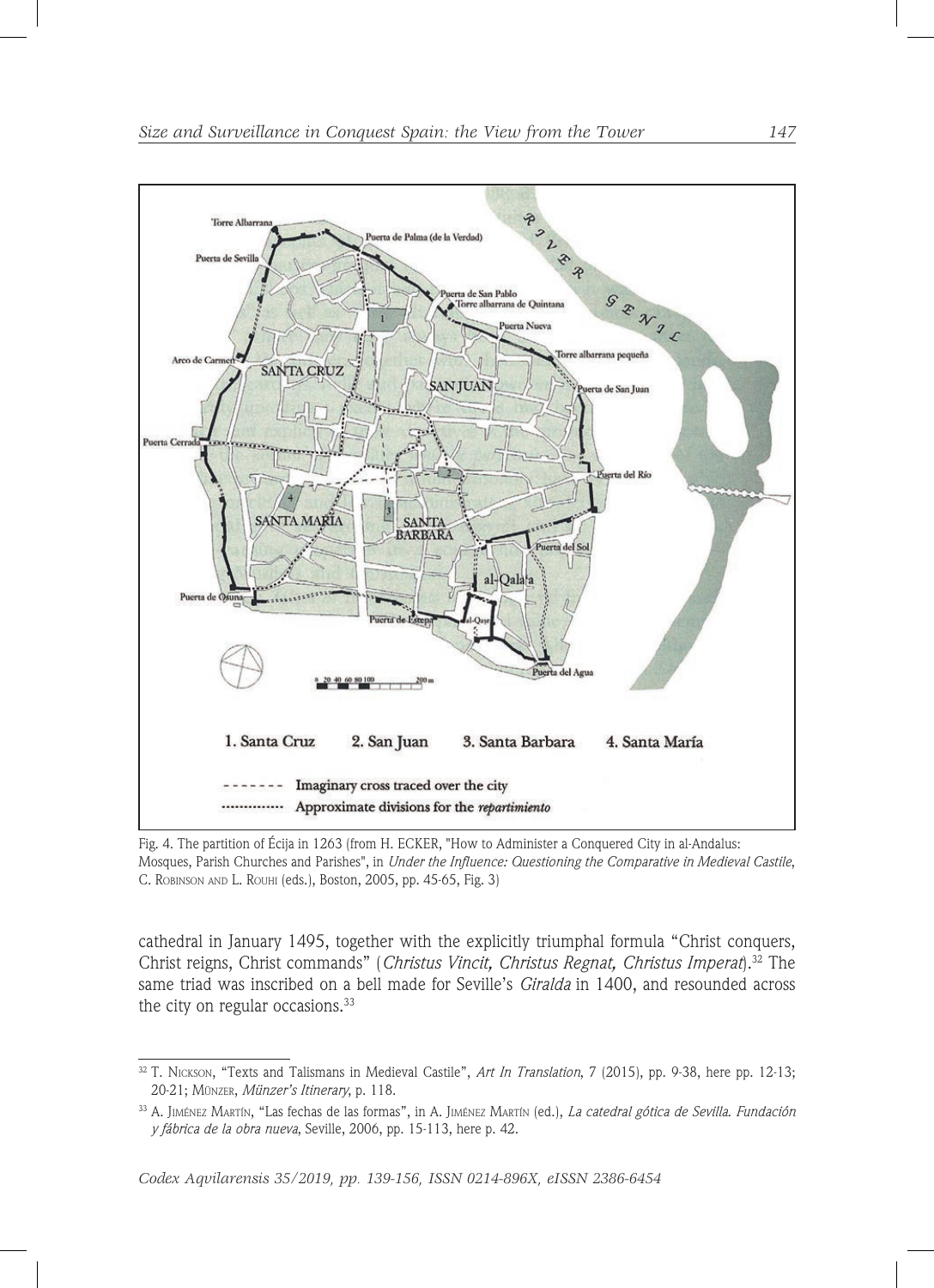#### **The view from above**

Iberian accounts of climbing, surveying, and enjoying the view are not without parallel, and in the second part of this essay I will explore this phenomenon in greater depth across medieval Europe. One early example, Lucian's twelfth-century description of Chester, *De laude Cestrie*, also compares the city's plan to a cross, and it has been suggested that he viewed the city from a bell tower.<sup>34</sup> Or we can think of the words Orderic Vitalis placed in the mouth of the young Henry I, when in 1090 Henry marched the rebellious Conan to the top of Rouen's highest tower before pushing him off:

Consider, Conan, the beauty of the country you tried to conquer (*Considera Conane, quam pulchram tibi patriam conatus es subicere*). Away to the south there is a delightful hunting region, wooded and well stocked with beasts of the chase.... On the other side see the fair and populous city, with its ramparts and churches and town buildings (*ciuitas populosa menibus sacrisque templis et urbanis edibus speciosa*), which has rightly been the capital of all Normandy from the earliest days<sup>35</sup>.

Or, we might remember the lines from Chretien de Troyes' *Perceval, the Story of the Grail*, written in the 1180s or early 1190s:

Then he wished to go see the view from the tower. Accompanied by his host (the boatman) He climbed a spiral staircase along the wall of the vaulted hall until they reached the top of the tower and could see the surrounding countryside more beautiful than words could describe (*plus bel que nus ne porroit dire*).36

Poggio Bracciolini's introduction to *On the Inconstancy of Fortune* (c. 1448), in which he surveyed the ruins of Rome from the top of the Capitoline Hill, represents an alternative literary tradition in which contemplation of a view prompted historical reflection.<sup>37</sup> The conceit may stem from Virgil's description of Aeneas gazing from his roof at the falling city of Troy (*Aeneid* 2. 302-312), but Poggio's most immediate source was Petrarch's letter to Giovanni Colonna (*Epistolae familiares*, 6.2) in which he recalled how they had together contemplated the prospect (*prospectus*) of Rome's ruins from the vaulted roof of the Baths of Diocletian. These accounts were celebrated by Jacob Burckhardt in *The Civilisation of the Renaissance in Italy* (1860), but he gave pride of place to Petrarch's account of his ascent of Mount Ventoux in 1336, in which Petrarch claimed to have been the first since Antiquity to climb a mountain and enjoy the view for its own sake.<sup>38</sup>

<sup>&</sup>lt;sup>34</sup> P. OLDFIELD, *Urban panegyric and the transformation of the medieval city, 1100-1300*, Oxford, 2018, p. 73.

<sup>35</sup> Orderic Vitalis and M. Chibnall (trans.), *The ecclesiastical history of Orderic Vitalis*, Oxford, 1969-80, Book VII, vol. IV, pp. 224-225.

<sup>36</sup> W. W. Kibler and R. B. Palmer (eds.), *Medieval Arthurian Epic and Romance: Eight New Translations*, Jefferson, NC, 2014, p. 181, lines 7954-7962. See also lines 5680-5717.

<sup>37</sup> Poggio Bracciolini and O. Merisalo (ed.), *De varietate fortunae*, Annales Academiae Scientiarum Fennicae, Series B, vol. 265, Helsinki, 1993, pp. 91-97.

<sup>&</sup>lt;sup>38</sup> J. Burckhardt, *The Civilisation of the Renaissance in Italy*, London, 1928, Part 2, ch. 2 and Part 4, ch. 4, pp. 177-180; 300-303.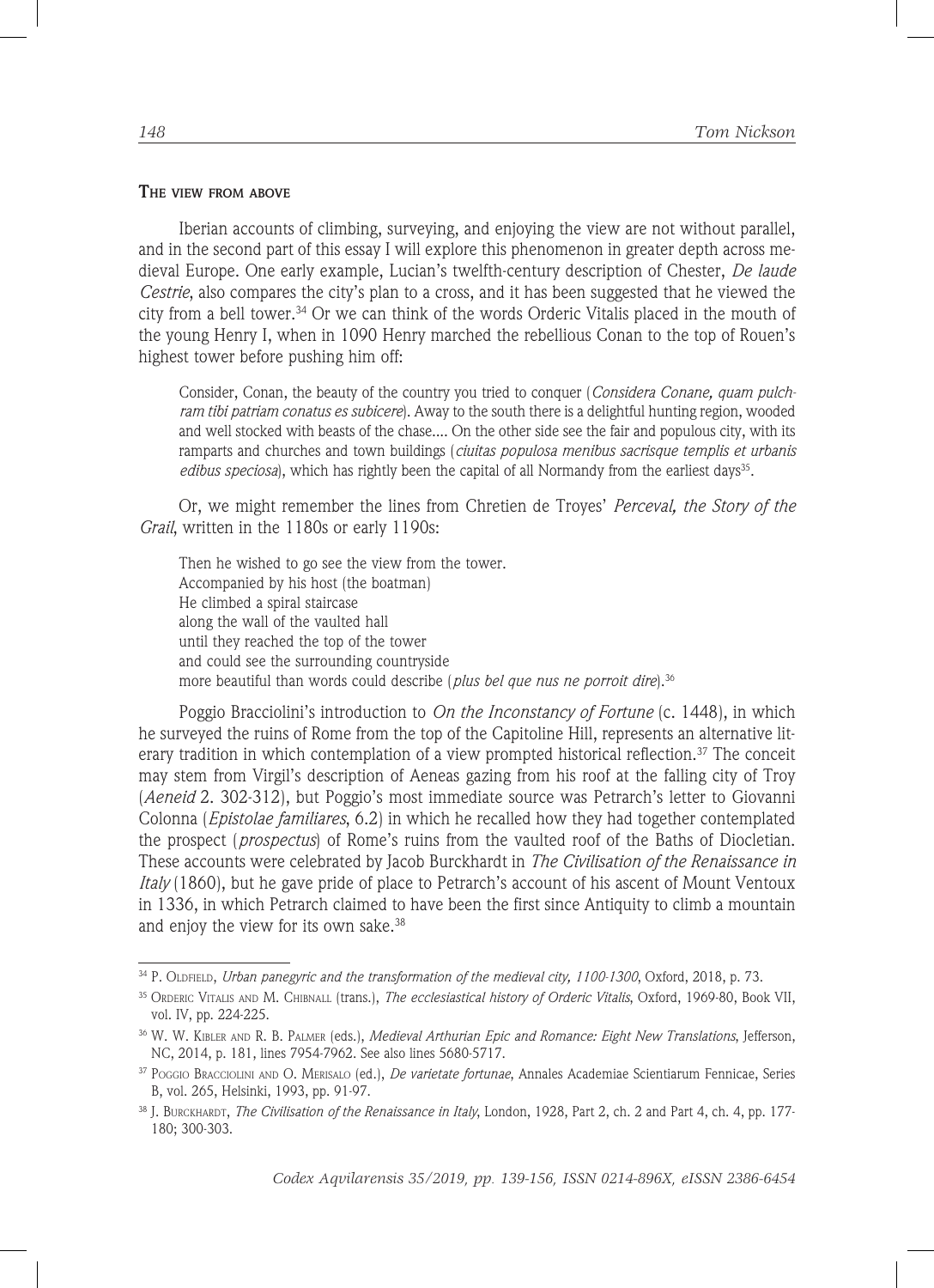However contrived, Petrarch's account and its subsequent interpretation underline the fact that the appreciation of views from above is a cultural and historical phenomenon, not some trans-historical human instinct.<sup>39</sup> So do such descriptions reveal a genuine appreciation for the beauty of the view, or are they attributable merely to feelings of triumph over "the imperial landscape"?40 I think both. In an age before aerial travel those views gave pleasure, presumably, because of the novel perspectives they afforded, for the superior understanding of topography they offered, and for the delightful miniaturisation or "minificence" they conjured. Towers provided opportunities to "step back" from crowded medieval streets, to reflect and to admire – especially in cities that were not flanked by hills.<sup>41</sup> It was perhaps Victor Hugo's wonderful panoramic description of medieval Paris as seen from the towers of Notre-Dame – together with Gaspard-Félix Tournachon's early photographs of Paris from a hot air balloon

 $(1858)$  – that prompted some especially perceptive observations from French social theorists.<sup>42</sup> Writing of the view from the Eiffel Tower, Roland Barthes explained that "the Tower makes the city into a kind of nature; it constitutes the swarming of men into a landscape…the bird'seye view, which each visitor to the Tower can assume in an instant for his own, gives us the world to *read* and not only to perceive…to perceive Paris from above is infallibly to imagine a (hi)story (*une histoire*)".43 Or as Michel de Certeau succinctly put it, the view from above made it possible "to be lifted out of the city's grasp".<sup>44</sup>

#### **Climbing Towers**

In this final section I will briefly sketch the unwritten history of tower climbing and of aesthetic responses to land and city views in the European Middle Ages, offering new perspectives on long-standing debates about landscape, vision and modernity.45 From Daedalus to Moses, Christ, Muhammad or Alexander, from the tower of Babel to Sinai, Sion and the biblical watch-tower, high places have long been treasured for their promise of proximity to God, dominance over what is below, and for the views they offered – most fully explored in tropes of seeing the world from a tower (*a specula*) or from above (the *kataskopos*).46 Conversely, they have also been condemned for excessive pride and superfluity, or for providing opportunities for voyeurism.47 Towers have also always been climbed – typically for ritual, military or

<sup>47</sup> T. G. Frisch, *Gothic art 1140-c 1450: sources and documents*, Toronto, 1971/87, pp. 30-33, includes convenient translations of Alexander Neckham and Peter the Chanter's invectives against lofty towers. On voyeurism see D.

<sup>39</sup> John Leland, for example, mentions innumerable towers in his *Itinerary* of c. 1538-1543, but apparently felt no compulsion to climb them.

<sup>40</sup> See W. J. T. Mitchell, *Landscape and Power*, London, 2002, pp. 5-36.

<sup>41</sup> For which see C. W. Bynum, "Wonder", *American Historical Review*, 102 (1997), pp. 1-26.

<sup>42</sup> V. Hugo and F. Shoberl (trans.), *The Hunchback of Notre-Dame*, London, 1833, Book 3, ch. 2, p. 106.

<sup>43</sup> R. Barthes and R. Howard (trans.), *The Eiffel Tower, and other mythologies*, 1997, pp. 8-9, 11.

<sup>44</sup> M. de Certeau and S. Rendall (trans.), *The practice of everyday life*, London, 1984, p. 92.

<sup>45</sup> On landscapes, see *Rural space in the Middle Ages and early modern age: the spatial turn in premodern studies*, A. Classen (ed.), Berlin, 2012, pp. 1-192.

<sup>46</sup> See M. Révész-Alexander, *Der Turm als Symbol und Erlebnis*, The Hague, 1953. For the *a specula* tradition, see M. Kupfer, *Art and Optics in the Hereford Map. An English Mappa Mundi, c. 1300*, London, 2016, pp. 51-167. For the *kataskopos*, see M. CARRUTHERS, *The Craft of Thought: Meditation, Rhetoric, and the Making of Images*, *400-1200*, Cambridge, 1998, pp. 77-81; 231-237.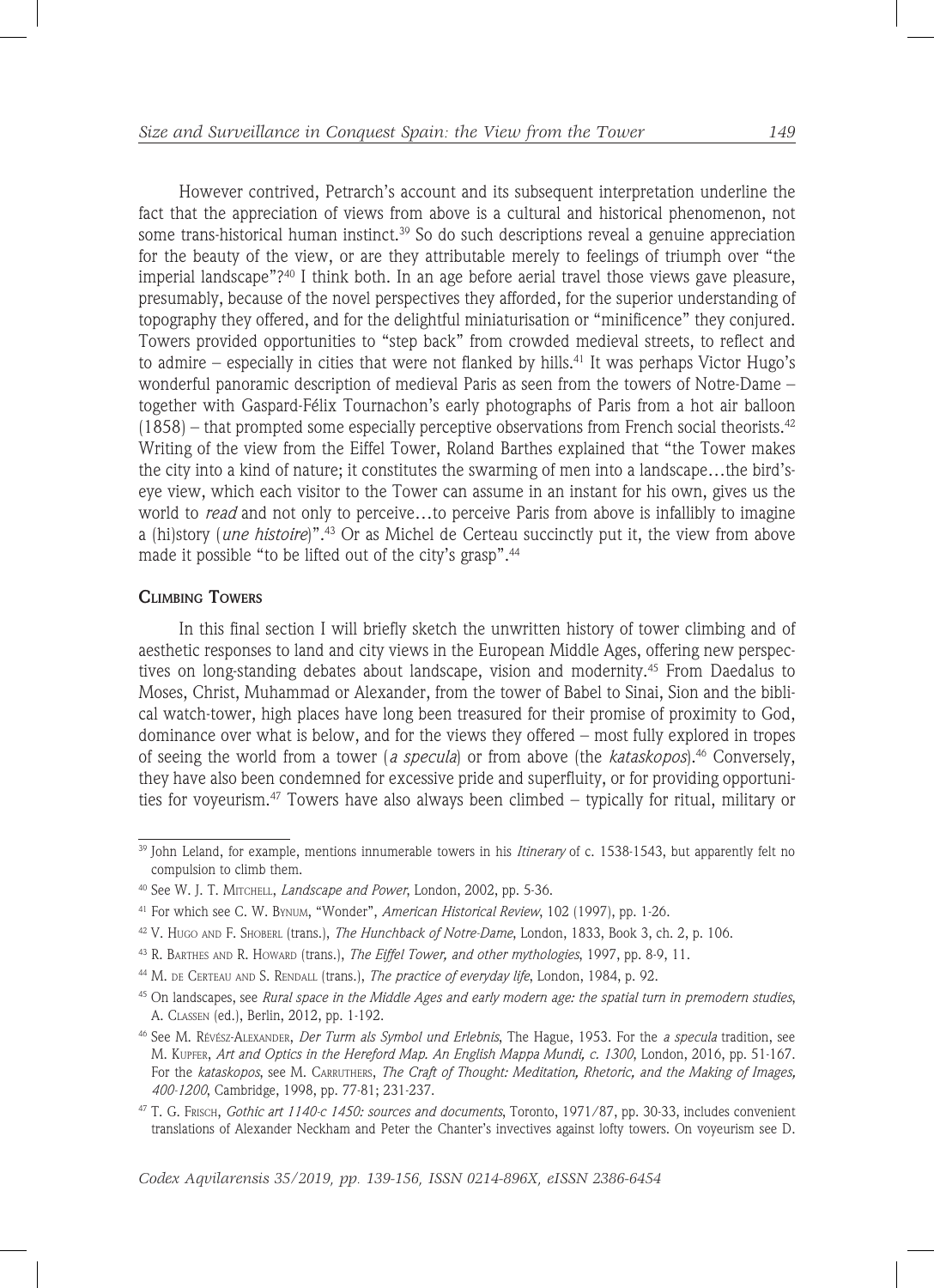other functional reasons – and architecture has long been used to frame urban and rural views in the form of belvederes, turrets, leads, sitting-windows, *galeries*, *miradors*, *manāzir*, *altanas* and *gloriettes* or *glorietas*. 48 But when did the practice begin of climbing *real* towers simply to savour the challenge, survey the city and enjoy the view?

In the early eleventh century Daniel the Abbot recorded that there were 200 steps to climb up the Tower of David in Jerusalem, but accounts of pilgrimage to the Holy Land almost never mention climbing towers for the view.<sup>49</sup> Significantly, some of the earliest evidence for tower climbing comes from the context of urban panegyric. In 1288 Bonvesin de la Riva recorded in his *De magnalibus urbis Mediolani* that the city of Milan was circular and advised that anyone

who wishes to see and savour (*videre delectat*) the form of the city (*civitatis formam*) and the quality and quantity of its estates and buildings, should ascend thankfully (*gratulanter ascendat*) the tower of the curia of the commune; from there, turning eyes all round one can marvel at the wonderful sight (*inde oculos circumquaque revolvens poterit miranda mirari*).50

Evidence for "tourists" climbing towers accumulates in the fifteenth century. A visitor's description of Paris of 1434 alleged that there were as many steps in the towers of Notre-Dame as there were days in the year.51 *Václav Šašek z Bířkova* recorded that in 1465 he and Leo von Rozmithal climbed the tower of the town hall in Brussels, "from which we could overlook the whole city," and three years later they climbed the tower of Wiener Neustadt in modernday Austria.52 And in the 1490s Münzer claimed to have climbed dozens of towers, giving no indication that he considered this very remarkable. Between September 1494 and April 1495 he climbed towers in Barcelona, Valencia, Murcia, Guadix, Granada, Seville, Lisbon, Zamora, Salamanca, Toledo, Zaragoza, Toulouse, Poitiers, Tours, Orléans, Paris, Amiens, Arras, Lille, Bruges, Ghent, Antwerp, Mechelen and Cologne.53 In Granada, Paris and Cologne he climbed

Keene, "Tall Buildings in Medieval London: Precipitation, Aspiration and Thrills", *The London Journal*, 33 (2008), pp. 201-215, here p. 210, and C. Hourihane, *King David in the Index of Christian art*, Princeton, 2002, pp. 272-276.

<sup>48</sup> See, for example, H. Günther, "Utopische Landschaft im Mittelalter", *Das Mittelalter*, 18 (2013), p. 55; D. F. Ruggles, *Gardens, landscape, and vision in the palaces of Islamic Spain*, University Park, PA., 1999, especially pp. 13-14; 96; 100-109; 119; 126; 143; 153; 157-158; 190-191; 200-209; J. A. Ashbee, "'The Chamber called Gloriette': Living at Leisure in Thirteenth- and Fourteenth-Century Castles", *Journal of the British Archaeological Association*, 157 (2004), pp. 17-40; O. H. Creighton, *Designs upon the Land: Elite Landscapes of the Middle Ages*, Ashgate, UK, 2009, pp. 143-144; 168-175; 180-188; Keene, "Tall Buildings", pp. 207, 212.

<sup>49</sup> J. Wilkinson, J. Hill and W. F. Ryan, *Jerusalem pilgrimage, 1099-1185*, London, 1988, p. 130. This practise is also recorded in A. Stewart and C. W. Wilson (eds.), *Of the Holy Places visited by Antoninus Martyr, circ. 560-570 A.D*, London, 1887, p. 18, but with no mention of any view.

<sup>&</sup>lt;sup>50</sup> OLDFIELD, *Urban panegyric and the transformation of the medieval city, 1100-1300*, p. 139, citing F. Novati (ed.), "De magnalibus urbis Mediolani", *Bullettino dell'Istituto Storico Italiano*, 20 (1898), pp. 1-188, here 2. 9, p. 72. The earliest map of Milan, from the 1330s, also shows it as round, as did Leonardo da Vinci: N. Miller, *Mapping the city: The language and culture of cartography in the Renaissance*, London, 2003, pp. 96-97; 182-183.

<sup>51</sup> E. Mullally (ed.), *Description de la ville de Paris 1434: medieval French text with English translation*, Turnhout, 2015, pp. 86-87.

<sup>52</sup> M. Letts (ed.), *The travels of Leo of Rozmital through Germany, Flanders, England, France, Spain, Portugal and Italy 1465-1467*, Cambridge, 1957, pp. 21, 134.

<sup>53</sup> Münzer, *Münzer's Itinerary*, pp. 20, 33, 43, 51, 56, 57, 58, 78, 87, 105, 106, 118, 136, 143, 150, 156, 165- 6, 167, 177, 195, 197-8, 200, 205, 212, 228, 221-222, 224, 230. This translation is taken from L. Pfandl,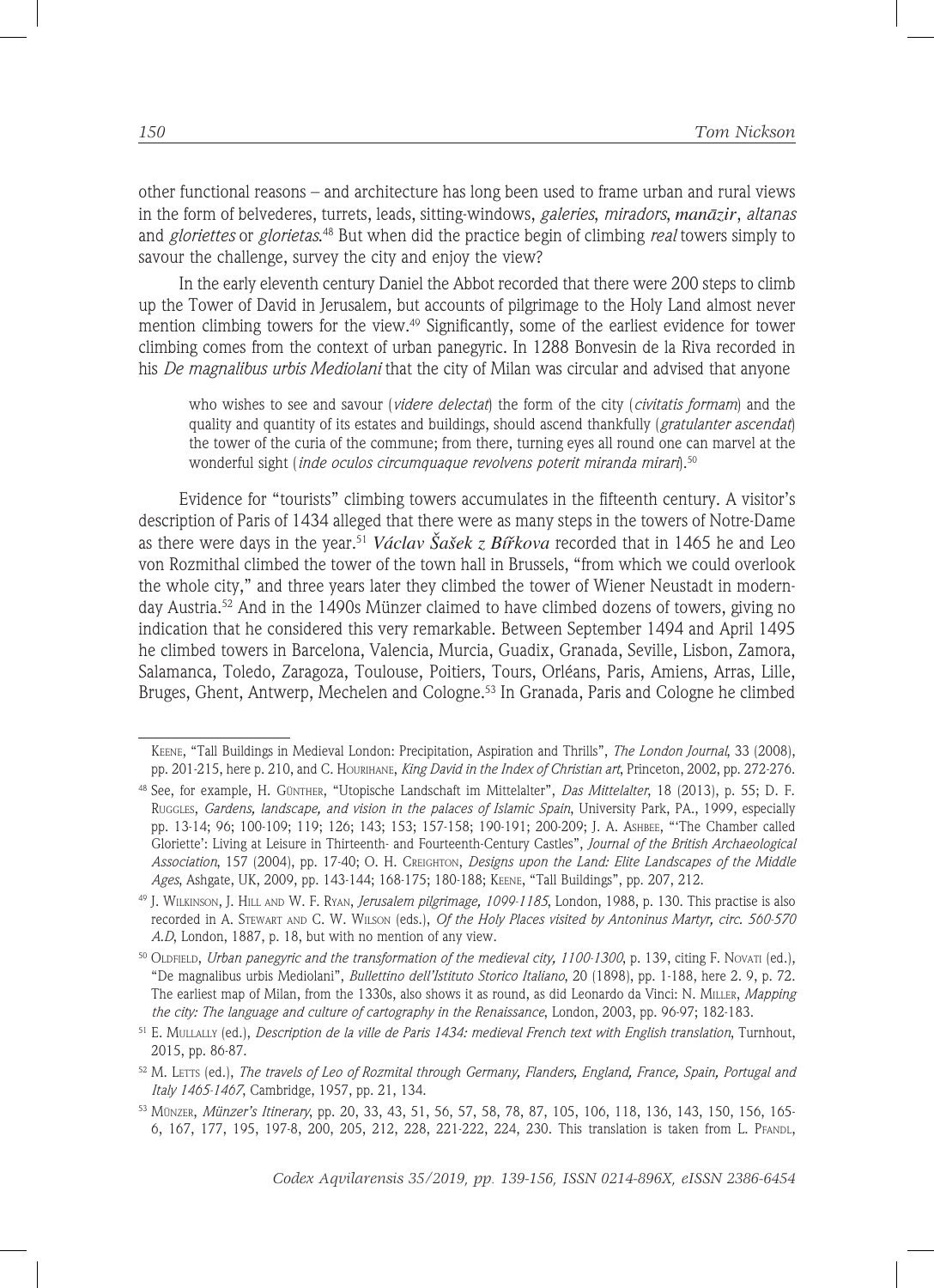more than one tower; in Toledo, Tours and Amiens he admired the bells; and in Granada and Rouen he also climbed a hill for the view. In most cases Münzer counted the number of steps, a common form of description by enumeration, and a crude measure of height. Perhaps encouraged by his friendship with the cartographers Hartmann Schedel and Martin Behaim, Münzer also took the opportunity to survey the city below, typically comparing it in size to his native Nuremberg.54 Münzer's account of visiting Seville in November 1494 is quite typical:

*ascendentes autem turrim altissimam ecclesie Beate Virginis, que olim erat maxima mesquita, contemplabar ipsam et iudicavi eam in duplo maiorem esse Nuremberga. Et est omnino rotunda et in planissimo sita*. 55

His vocabulary is telling. From a total of twenty-nine climbs, there are fourteen instances in which he employed derivatives of *contemplare* (*con* + *templum*, a temple, shrine or open space), a word he used almost exclusively in the context of looking out from towers. On nine occasions he simply describes himself looking or seeing (*videre*), but he also took the opportunity to judge or measure (*iudicare*, used four times), and deployed related compounds for looking out: *inspecere* (2 instances), *prospicere* (1) and *conspicere* (2). He admired the site (*situm* or *situm loci*, 19 instances) and the view (*spectaculum* or *aspectus*, each used twice), which he found beautiful (*pulcher*, 13 instances), joyous or pleasing (*iocundus* or *placere*, each used twice) and on one occasion marvellous (*admirabile*). Normally he described himself climbing the highest tower (*turris*), but in Barcelona he described himself looking out *ex specula*, betraying his familiarity with this long-standing literary genre.<sup>56</sup>

Münzer seems to have established a trend. In 1517/18 Antonio de Beatis climbed towers at Strasbourg, Ghent and Milan, and in the same period an anonymous merchant from Milan climbed towers in Paris, Rouen, Amiens, Antwerp, Córdoba, and Seville.<sup>57</sup> In 1521 Albrecht Dürer admired the view from a tower in Ghent, and earlier paid one stiver to go up the tower at Antwerp, which he was told was higher than Strasbourg cathedral's.58 Perhaps inspired by these visits, Dürer recommended in his *Treatise on Measurement* (1525) that towers should "be erected in the most suitable spot of a city and placed in the middle of a market square, so that the entire city can be seen from it (*daraus sehen*) and it can serve as a

<sup>&</sup>quot;Itinerarium Hispanicum Hieronymi Monetarii, 1494-1495", *Revue Hispanique*, 48 (1920), pp. 1-179 and E. P. GOLDSCHMIDT, "Le voyage de Hieronimous Monetarius a travers la France", *Humanisme et Renaissance*, 6 (1939), pp. 55-75, 198-220; 324-348; 529-539.

<sup>54</sup> M. Zuili, "L'Itinerarium… de Jérôme Münzer ou le témoignage d'un Allemand dans l'Espagne de la fin du xv<sup>e</sup> siècle: une écriture entre littérature de voyage et histoire", *e-Spania*, 23 (2016), DOI: 10.4000/e-spania.25260, paragraphs 5-6. Seville, meanwhile, was the benchmark for Pero Tafur in the 1430s: Lerrs, *Travels*, pp. 28, 93, 132, 217, 223, 233.

<sup>55</sup> Trad.: "We climbed the highest tower in the church of the Blessed Virgin, which was once the largest mosque, and I studied the city and judged it to be twice as large as Nuremberg. It is quite round and on a level site". PFANDL, "Itinerarium", p. 74; Münzer, *Münzer's Itinerary*, p. 78.

<sup>&</sup>lt;sup>56</sup> PFANDL, "Itinerarium", p. 6.

<sup>57</sup> J. R. Hale and J. Lindon (eds.), *The travel journal of Antonio de Beatis: Germany, Switzerland, the Low Countries, France and Italy, 1517-1518*, London, 1979, pp. 74, 95, 181; L. Monga, *Un mercante di Milano in Europa: diario di viaggio del primo Cinquecento*, Milan, 1985, pp. 60, 65, 126, 137.

<sup>58</sup> R. Tumbo (ed.), *Albrecht Durer: Records of Journeys to Venice and the Low Countries*, Boston, 1913, pp. 73, 79.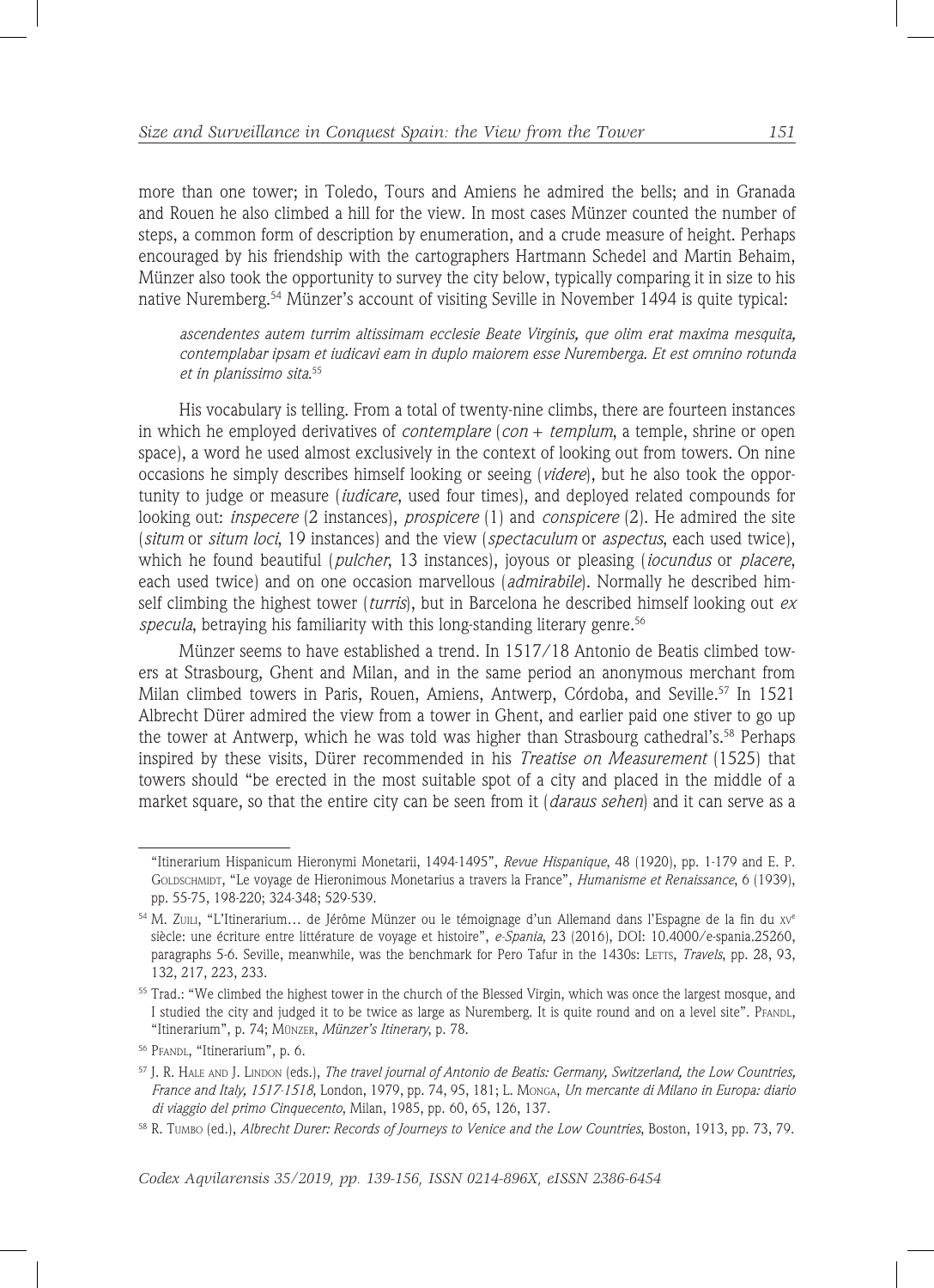guidepost to strangers, no matter which street they may find themselves in".<sup>59</sup> In 1526 Andrea Navagero climbed Seville's Giralda, comparing it favourably with the campanile of San Marco in Venice, while in the late 1530s it once again became possible to climb Trajan's Column in Rome.<sup>60</sup> By the early seventeenth century a view of a city's "prospect" from a high tower was an entirely routine element of a city visit.<sup>61</sup>

So was it tower climbing that was new, or just the urge to record it? Perhaps a bit of both, though the steep and narrow stairs of most church towers suggests that they were not originally intended for regular use, and descriptions of climbing towers  $-$  by an increasingly wide variety of people, and in several different literary genres – multiply exponentially from the 1490s onwards, fractionally lagging behind the explosion in perspectival city views, or "portraits" in the same period<sup>62</sup> (Fig. 6). The fifteenth and early sixteenth centuries also saw the completion of many towers of ever greater height (fuelled in many cases by *campanilismo*),



Fig. 6. Jan van Eyck, The Madonna of Chancellor Rolin, 1435, detail. Painting on wood panel, 66 x 62 cm. Paris, Louvre. © 2019. Photo Scala, Florence

<sup>59</sup> W. L. Strauss (ed.), *The Painter's Manual*, New York, 1977, pp. 236-237.

<sup>60</sup> A. Navagero, *Il viaggio fatto in Spagna et in Francia*, Venice, 1563, fol. 13v. Pero Tafur also compared San Marco's tower with the Giralda: LETTS, *Travels*, p. 164. A. CLARIDGE, "Hadrian's Column of Trajan", *Journal of Roman Archaeology*, 6 (2015), pp. 5-22, here p. 5.

<sup>61</sup> P. Burke, "Urban Sensations: Attractive and Repulsive", in *A Cultural History of the Senses in the Renaissance*, H. ROODENBURG (ed.), London, 2014, pp. 43-60, here p. 55; C. STEVENSON, "Vantage Points in the Seventeenth-century City", *The London Journal*, 33 (2008), pp. 217-232; F. D. R. LEMERLE, *Le voyage architectural en France (xv<sup>e</sup>-xvii siècles): antiquité et modernité*, Turnhout, 2018, p. 45.

 $62$  Á. Gómez Moreno, "La torre de Pleberio y la ciudad de 'La Celestina' (un mosaico de intertextualidades artísticoliterarias... y algo más)", in *El mundo social y cultural de la Celestina: actas del Congreso Internacional de la Universidad de Navarra*, J. M. Usunáriz Garayoa and I. Arellano Ayuso (eds.), 2003, pp. 211-236; H. Ballon and D.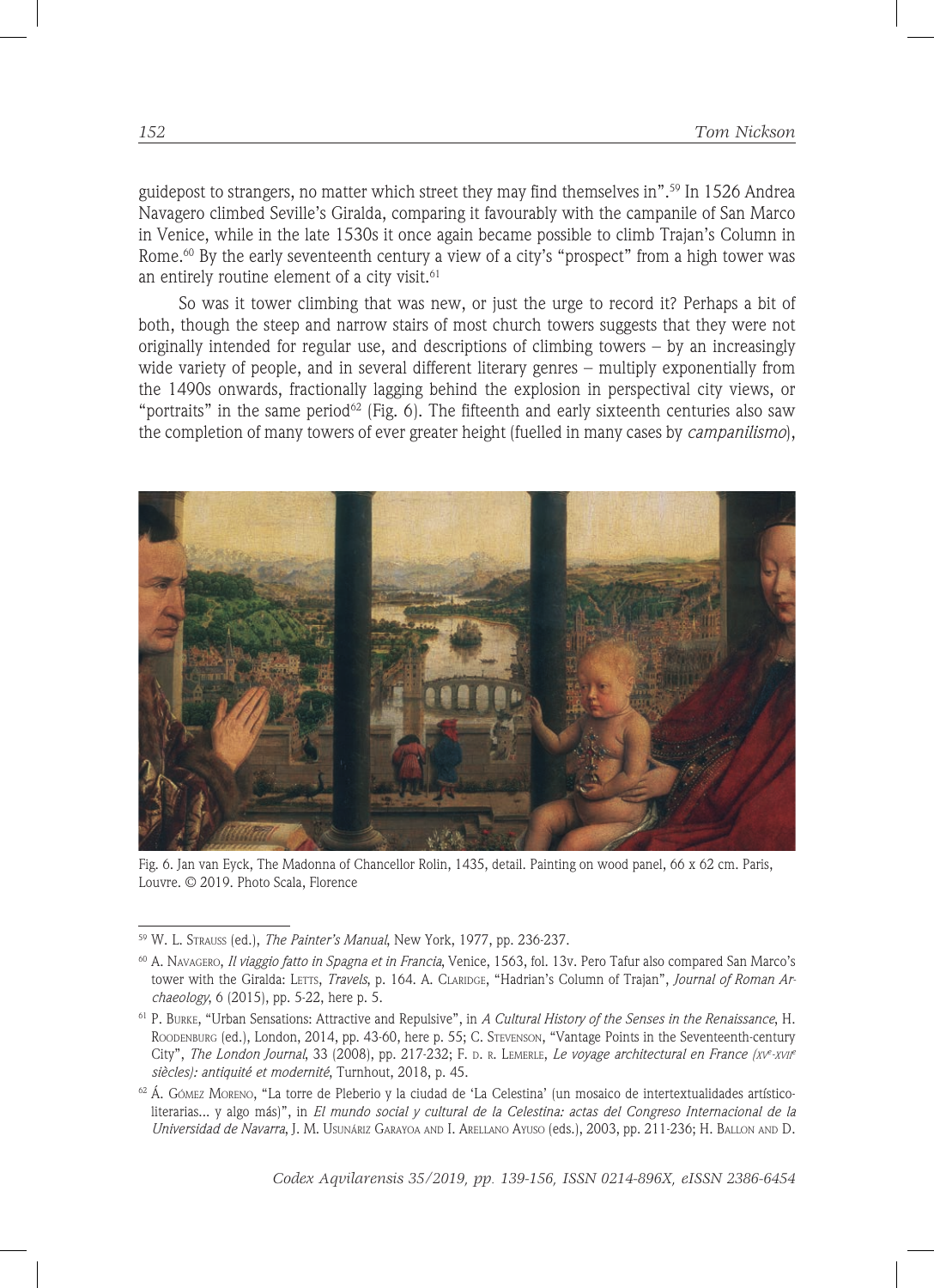even as, ironically, the growing taste for Italianate architecture curbed the fashion for building new towers of prodigious height.<sup>63</sup>

A letter of Isabella d'Este from Venice in 1502 captures the modern flavour of these visits:

after lunch we went to straight to San Marco, hoping to find very few people at that hour, but we were wrong as there were a good many, and so as not to leave out anything and to see this singular city properly, we climbed the campanile of San Marco, where we took great pleasure in admiring the setting and the excellent buildings on all sides (*dove pigliassimo gran piacere considerando el sito et ex.ti hedificii che vi sono*).64

Here the tower is as much an attraction as the church and its relics, one more element of Venice's *mirabilie*. Isabella visited two years after Jacopo de' Barbari created his extraordinary view of Venice, made, it has been shown, by surveying the city from a number of towers, especially that of San Giorgio Maggiore (Fig. 5).<sup>65</sup> Towers had long been used as landmarks



Fig. 5. Jacopo de' Barbari, Map of Venice, printed by Anton Kolb, 1500. Photo: Minneapolis Institute of Art

- <sup>64</sup> A. Luzio and R. Renier (eds.), *Mantova e Urbino: Isabella d'Este ed Elisabetta Gonzaga nelle relazioni famigliari e nelle vicende politiche*, Rome, 1893, p. 309.
- <sup>65</sup> See especially J. Schulz, "Jacopo de' Barbari's View of Venice: Map Making, City Views, and Moralized Geography before the Year 1500", *The Art Bulletin*, 60 (1978), pp. 425-474; S. Biadene, G. Romanelli and C. Tonini (eds.), *A volo d'uccello: Jacopo de' Barbari e le rappresentazioni di città nell'Europa del Rinascimento*, Venice, 1999.

Friedman, "Portraying the City in Early Modern Europe: Measurement, Representation, and Planning", in *History of Cartography*, J. B. Harley and D. Woodward (eds.), Chicago, 2007, vol. 3, pp. 680-704, here pp. 680-689; J. Maier, "A 'True Likeness': The Renaissance City Portrait", *Renaissance Quarterly*, 65 (2012), pp. 711-752, here pp. 720, 726; J. De Rock, *The Image of the City in Early Netherlandish Painting (1400-1550)*, Turnhout, 2019, pp. 255-299.

<sup>63</sup> See C. Beltrami, *Building a crossing tower: A design for Rouen Cathedral of 1516*, London, 2016; R. O. Bork, *Late Gothic architecture: Its evolution, extinction, and reception* Turnhout, 2018, pp. 115-410; B. Vannieuwenhuyze, "Les tours urbaines: particularité du Moyen Âge, tabou de la Renaissance? Quelques réflexions basées sur le cas bruxellois", in M. Cunin and M. Yvernault (eds.), *Monde(s) en mouvement: Mutations et innovations en Europe à la fin du Moyen Age et au début de la Renaissance*, Limoges, 2012, pp. 287-299, here pp. 292-293.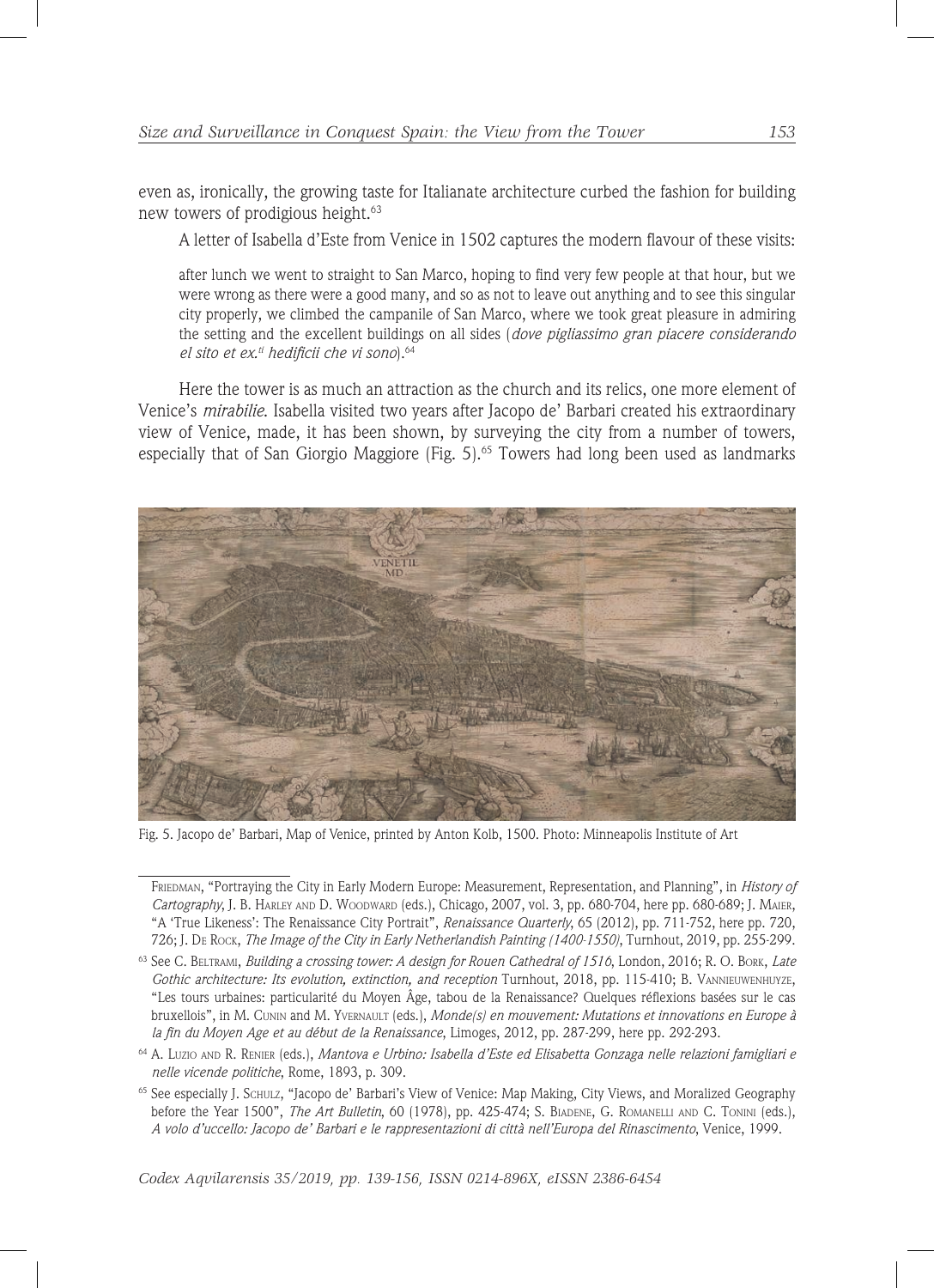by surveyors, and geometrical treatises and *abbaco* textbooks commonly instructed readers how to calculate the height of towers. But prior to the introduction of new instruments in the mid-fifteenth and early sixteenth centuries (notably the polimetrum), these calculations seem always to have been made at ground level: the Barbari map (together perhaps with the slightly earlier *View of Florence with a Chain*) represents the earliest firm evidence that a city was systemically surveyed from a tower.<sup>66</sup>

Deborah Howard has also suggested that the Barbari map was distorted to make it more like the shape of a dolphin.<sup>67</sup> This could be perceived only on the map, but draws attention to a longer tradition of interest in the shape of cities, seen in the comparisons of Chester and Écija with the shape of the Cross, or descriptions of Milan's circular shape, cited above. Münzer also betrayed an interest in the *forma urbis*: viewed from above Seville was round, he recorded; Arras "rounded like an arc"; Bruges "built in a circle"; Ghent "star-shaped"; and Cologne like a semi-circle.68 It has been suggested that some garden designs were intended to be seen from above; is it possible that such concerns informed urban design in the early modern period?<sup>69</sup>

Commenting on the view over Manhattan in 1980, Michel de Certeau wrote that "Medieval or Renaissance painters represented the city as seen in a perspective that no eye had yet enjoyed. This fiction already made the medieval spectator into a celestial eye. It created gods".70 De Certeau's general notion was certainly correct, but in this essay I have sought to show that some did in fact enjoy that perspective before the Renaissance.<sup>71</sup> Together, these striking accounts suggest a complex and largely overlooked relationship in the late Middle Ages between travellers, competitive tower building, urban panegyric, city views and map-making.<sup>72</sup>

<sup>66</sup> See P. Tannery (ed.), *Le traité du quadrant de maître Robert Anglès (Montpellier, 13e siècle): texte latin et ancienne traduction grecque*, Paris, 1897, pp. 75-64 (and illustrations in MS Oxford, Bodleian Library, Auct. F.3.13 (2177)); S. K. Victor, *Practical geometry in the high Middle Ages: Artis cuiuslibet consummatio and the Pratike de geometrie*, Philadelphia, PA, 1979, pp. 294-301; K. Veltman, "Military Surveying and Topography: The Pratical Dimension of Renaissance Linear Perspective", *Revista da Universidade de Coimbra*, 27 (1979), pp. 329-368, especially p. 344; E. G. R. Taylor, "Cartography, Survey and Navigation 1400-1750", in *A History of Technology*, C. J. Singer, E. J. Holmyard, A. R. Hall and T. I. Williams (eds.), Oxford, 1957, pp. 538-539; M. Trachtenberg, *Dominion of the eye: urbanism, art, and power in early modern Florence*, Cambridge, 1997, especially pp. 223-32; Biadene, Romanelli and Tonini (eds.), *A volo d'uccello*, especially pp. 39-52; 69-75; U. Lindgren, "Land Surveys, Instruments, and Practitioners in the Renaissance", in *History of Cartography*, J. B. HARLEY AND D. WOODWARD (eds.), Chicago, 2007, vol. III, pp. 477-508, here pp. 478-479, 483, 486.

<sup>67</sup> D. Howard, "Venice as a Dolphin: Further Investigations into Jacopo de' Barbari's View", *Artibus et Historiae*, 18 (1997), pp. 101-111.

<sup>68</sup> Münzer, *Münzer's Itinerary*, pp. 78, 200, 205, 228, 230. In the late 1450s Alfonso de Palencia described Seville as "forma quasi rotunda": B. Tate and R. Alemany (eds.), *Epístolas latinas*, Bellaterra, 1982, p. 38.

<sup>&</sup>lt;sup>69</sup> See CREIGHTON, *Designs*, p. 174; S. DEMETER AND C. PAREDES, "Topographie et représentation d'une centralité urbaine: la tour de l'Hôtel de Ville de Bruxelles", *Studia Bruxellae*, 12 (2018), pp. 255-271.

<sup>70</sup> de Certeau, *The practice of everyday life*, p. 92.

<sup>71</sup> For aerial views and their association with modernity, see M. Dorrian and F. Pousin (eds.), *Seeing from Above: The Aerial View in Visual Culture*, London, 2013.

 $72$  See the partial study in E. LECUPPRE-DESIARDIN, "L'Autre et la ville: l'apport des témoignages étrangers dans la connaissance des villes des anciens Pays-Bas bourguignons à la fin du Moyen Âge", in *Le verbe, l'image et les représentations de la société urbaine au Moyen Âge*, M. Boone, E. Lecuppre-Desjardin and J.-P. Sosson (eds.), Antwerp, 2002, pp. 55-74, here pp. 63-68.